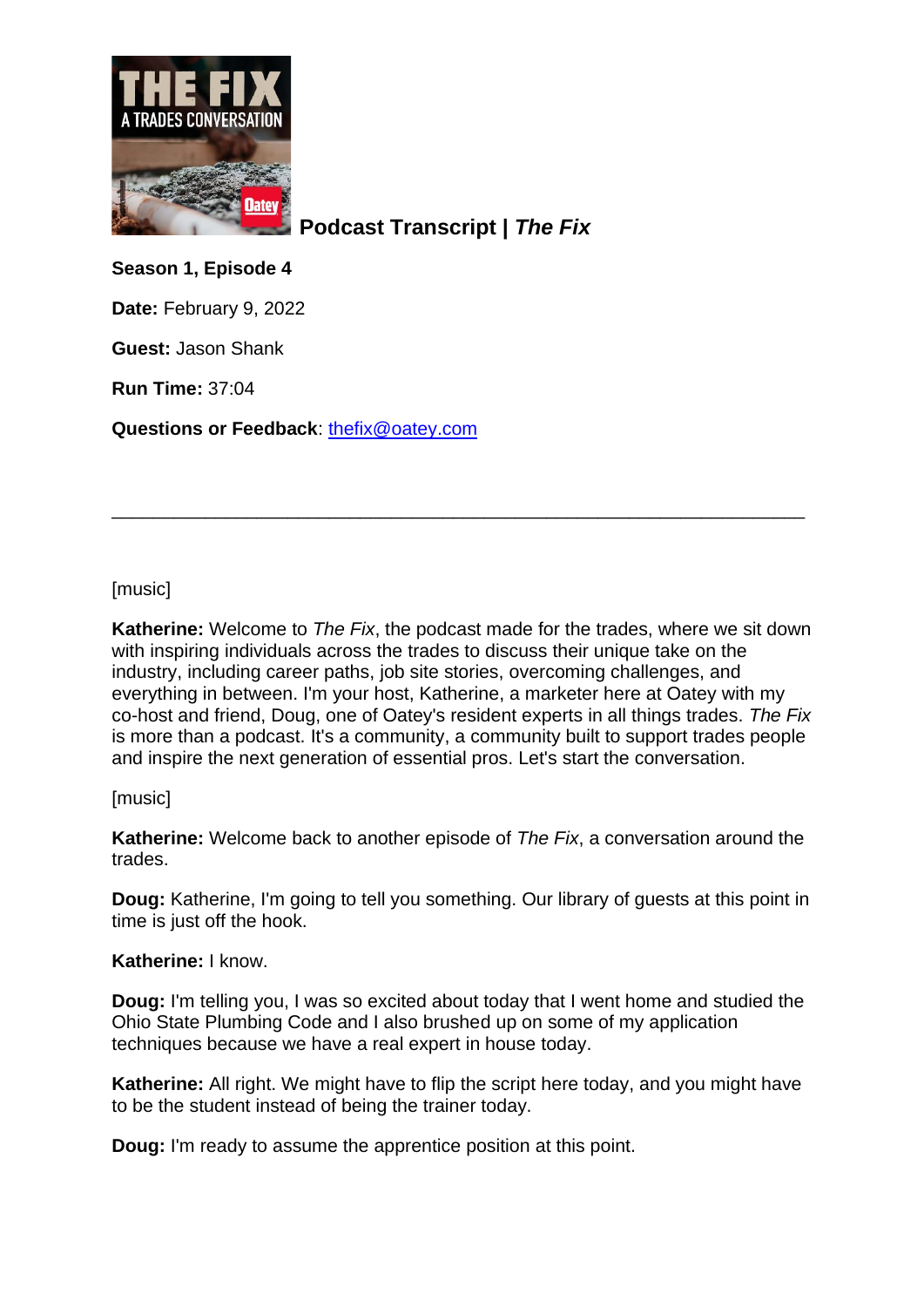**Katherine:** I love it. Well, our guest today is training director, Jason Shank from Cleveland, Ohio local union, where he oversees training for all apprentices and journeymen for re-certification. He is also the president of ASSE International. Jason is a first-generation trade pro who paved the way for himself within the industry, helping both young adults and those in their late 20s who may have already obtained their four-year degree and are looking for a fresh start. Welcome to the conversation, Jason.

# **Jason Shank:** Thanks for having me.

**Katherine:** It's great. Well, hey, we want to talk a little bit about your journey and how you got here. As a first-generation plumbing professional, tell us about your decision to go to a four-year college and then transition into the trades.

**Jason:** Yes. It started all off as far as ending up in the trades. It started off just by happenstance. Going to college, it was like everybody else, not to show my age, but I graduated high school in '92 here out of a Northeast Ohio school system. There was no other options at the time. There was still manufacturing and jobs. A lot of friends and people went to manufacturing, family members were at a plant. They got in.

Others went into military, which is still a choice that a lot of people are doing today. Unlike the manufacturing though, there's not a whole lot of those choices left around. The idea was you had to go to college and that was the expectation. As you go through you just-- okay, well, I was interested in music and I had always played guitar. There was this Bowling Green State University.

# **Katherine:** Oh, Falcon. Hey.

**Jason:** It had a great jazz program. An instructor I had met a few times, Chris Buzzelli, was up there. I went there and said I'll try this, because I had no other options or interest. I would've never ended up at college. I was pretty much done with school. I went and did that and graduated in four years and realized that life is now starting, right? [laughs]

# **Katherine:** Right, yes.

**Jason:** You got to hustle a lot with those type of careers and things. To make ends meet, I started working with a friend of my brothers, who is still a journeyman plumber with Plumbers Local 55, ended up getting organized.

#### **Katherine:** Cool.

**Jason:** He had ran his own small construction for plumbing, services and things like that. I had started working with him a couple days and then it becomes three, four days and it became five days. Then I was out of a job because he was shutting down his business and going to work for contractors for Local 55. They said, "Well, come on in if you want." I said, "Okay."

File name: Episode 4.mp3 I had already started to enjoy it. It's a hands-on kind of education. You get to see at the end of the day that the water closet flushes, or somebody has a shower, you fix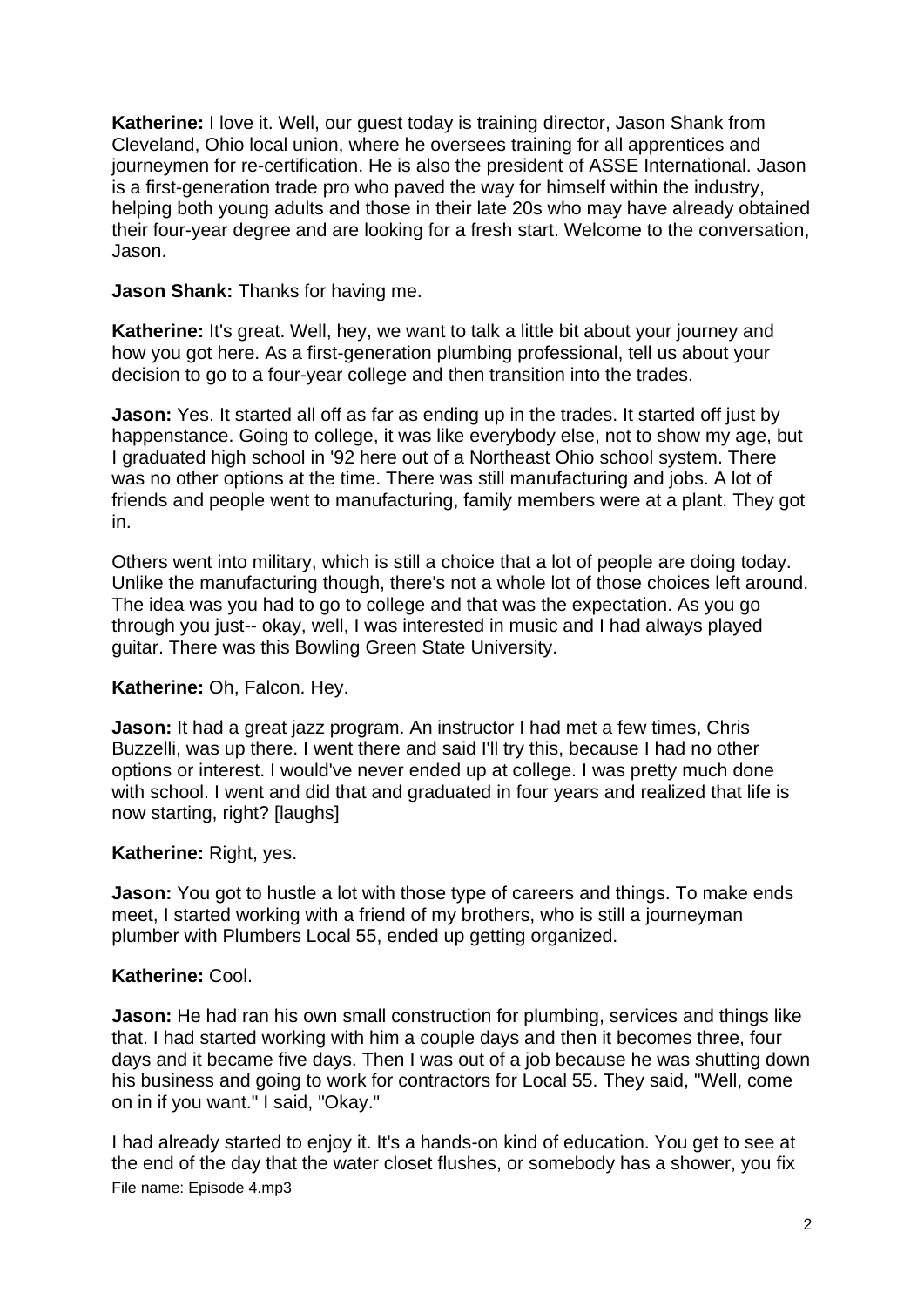somebody's sink, and all that kind of stuff. There's a self-satisfaction to a lot of that. I ended up getting into the training program that we had at the local there. Just started from there, switched over to apprenticeship, graduated the apprenticeship five years later.

Then I started teaching almost immediately out of the box. Most of that was because- you had mentioned the plumbing code at the start of this, is because the State of Ohio switched from-- Well, the City of Cleveland here and the State of Ohio had their own code while everybody went to one of the national codes around 2000, 2001. That's about when I was getting out of my time. We go to take our master's test or our journeyman plumbers test. They're like, "All right. Well, we're going to teach you this other code now. You have to take a test on that."

**Katherine:** Did you have any mentors throughout the way who helped guided you? I know you said you came and worked for a friend and got you connected then into your Local 55, but when you look back, do you say like, 'Yes, this person really made an impact,' or many people maybe made an impact?

**Jason:** Yes, there's ones all over the place, especially when you are in a business like this where you're on the job site and you're going to different people all the time, you're going to different job sites working with different crews, you're not always working with the same individuals. How the apprenticeship or the other term people like use is mentoring programs go, is that is what they're doing. They're passing on their information. It's not just the knowledge, it is their attitudes, it's their work skills, it's how they view life are all part of that, mixed into that, and it's your job to kind of figure out what you want to do and how you want to do.

Yes, early on I was with a company that I got placed with and very early on, there was two extra. It was two brothers, one older, one younger, that must have saw something or enjoyed and I worked with them almost on every job for a couple years. Then when I started going to other jobs, it's just kind of snowballed from there. I would say introduction-wise, those two were the biggest ones. They set the tone for me of you show up every day and always be prepared, and moving through those things that set the tone that gave me the opportunities or the doors that open later on in life.

**Katherine:** Sure. Yes. That's great, and then did you ever feel like too it made you want to be a mentor to others that were coming into the trades and starting to learn?

**Jason:** Yes, absolutely, and that's the fostering nature of the program that they're overseeing now, is yes. Monday and Tuesday, this week, we had some Max Hayes students from the Max Hayes City of Cleveland schools.

The Cleveland building trades, some of us have agreements where we have school apprenticeship or school trainee programs with them. Part of that is a couple times a year, the students that are in those programs have the opportunity if they have their attendances and their grades to come to any of our trading centers, the plumbers, pipefitters, sheet metal worker, whoever it might be, electricians, and spend two days with our eight-hour class during the day that we're teaching apprentice.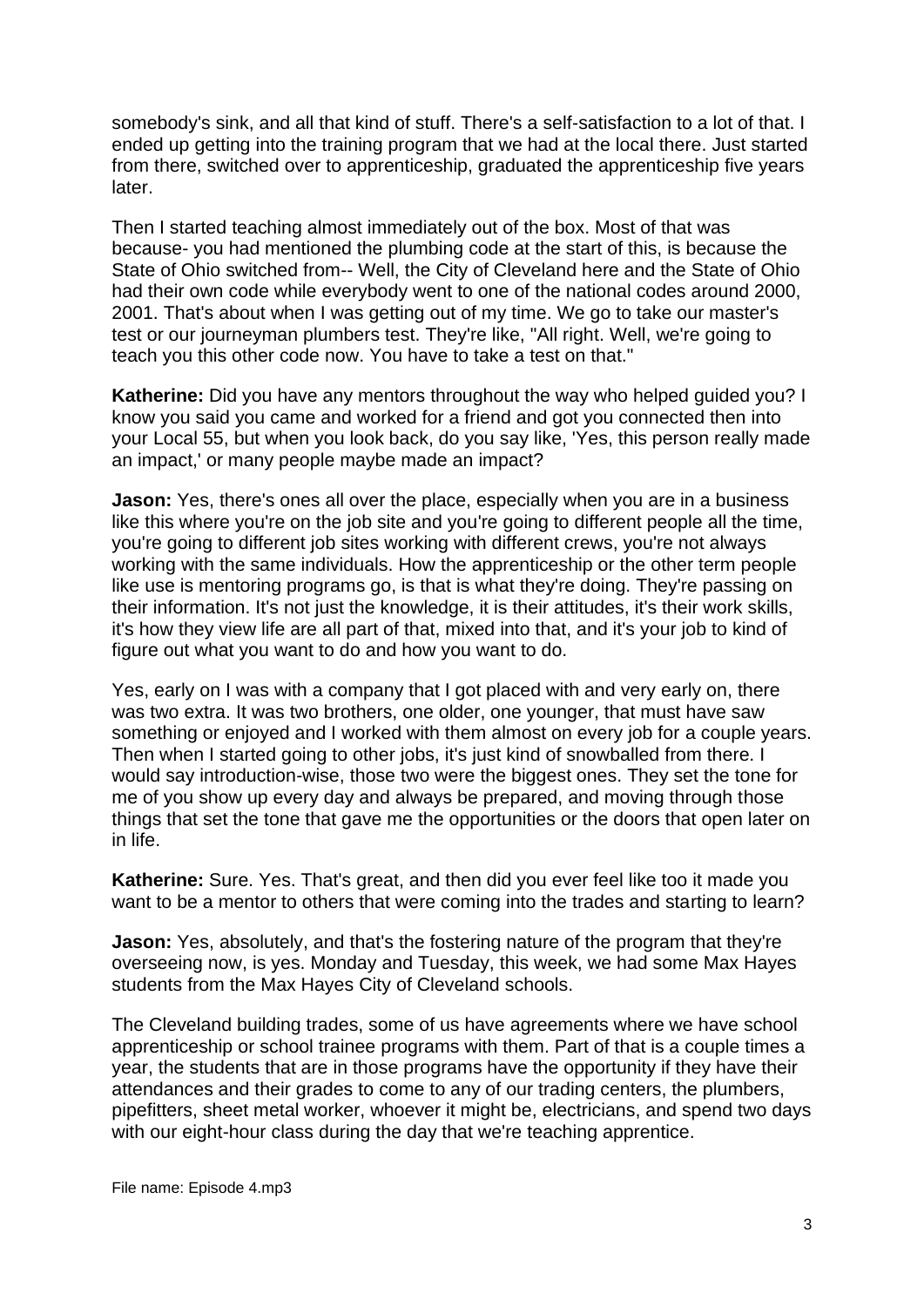We had four Max Hayes students come in. Now all of a sudden, I have these firstyear and second-year apprentices who have some skills and now they're in charge of sitting next to that person in class, say "No, no, no, this is how you do this math problem. No, no, no, this is what they mean," and then we take them out in the shop in the afternoon, and they're teaching them how to actually-

# **Katherine:** That's great.

**Jason:** -install something and now they're taking ownership and it flips for them now too. They're like, "Oh, I guess I am the teacher now," so it's a very, very nice setup. We do something similar with Boy Scouts plumbing merit badge, we've been doing probably seven, eight years now. Spend a Saturday and bring in boy scouts and girl scouts, and it's the same thing.

We have our apprentices come in, and they teach them, "Okay, this is how you're going to solder. This is how you're going to thread pipe. This is how you're going to change out a P-trap," and we oversee it to make sure because we are dealing with minors and stuff. Everybody's a merit badge counselor, but at the end of the day, those apprentices, so it's the constant churning of that.

**Katherine:** What's interesting, you brought up a Max Hayes, because we also have a partnership with them in regards to manufacturing, which is right across the street here from the university. Just maybe three weeks ago, we had girl scouts of Northeast Ohio here, and they got one of their badges for doing some work here. It's all of us, I feel like, doing our part to help bring awareness and to talk.

We talked about manufacturing and we also talked about plumbing because I think it's important for us as a manufacturer not only to talk about in a brand our trade of manufacturing but also the trades that we service, which we have a lot of people who utilize our product in electrical, and roofing, and across many trades that we need to continue like we're doing today to have in the conversation of how we gain that pipeline. Tell us a little bit more about your role at Plumbers 55, and what does a typical day look like for you? What type of students do you serve? Is every day different?

**Jason:** Yes, I think with everybody's world these days, every day's a little different,-

**Katherine:** [laughs] That's true.

**Jason:** -but prior to COVID and schools shutting down, we had for the past year and a half we're doing remote training, which is hard because we try to do at least half of it is educational training in the classic sense and then the other half is okay, we just learned all this, now go out in the shop and do it, whatever that projects may be, and you don't have that we're doing remote.

Prior to COVID, typical day is going to be starting. We were lucky we do with our contractors in the union is they get paid for their training. In the five-year apprenticeship program, you're looking at about probably around 1,000 hours of training, hands-on training and classroom training, over the five years. It's about 200 hours a year that you also will get credit from Tri-C Community College is also a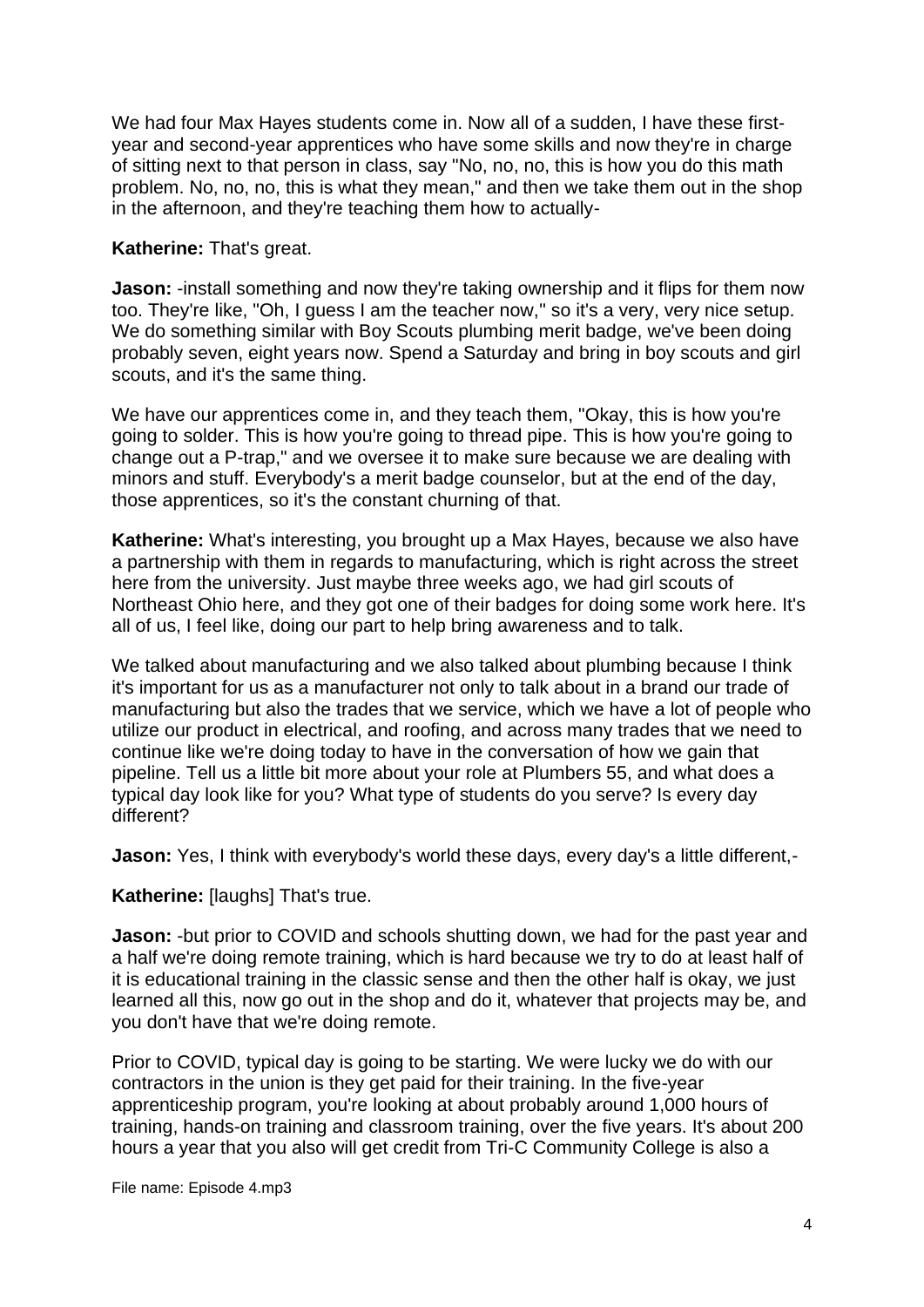partner, and you get college credit building towards a two-year degree and say plumbing or electrical or things of that nature.

They would come in for eight hours and instead of going to a job site at seven o'clock in the morning, they come here and we would spend three or four hours going over math, science, or installation techniques, drawings, learning all those things that maybe they're not getting a chance to, or reinforcing the things that they get on the job. An apprenticeship is 90% in the field, getting paid while you're actually there, doing the job, not accruing debt. Then you come and see us for 200 hours a school year and you get paid for majority of that. There are night classes.

My normal day is okay, we make sure instructors have everything for the morning and get going and everybody show up and we do all that kind of stuff, and they run it like a normal day. We have full-time instructors, Doreen Cannon's one of them and that we've had-- That's how I started. I was doing that as a nighttime instructor and a full-time, and then go through the day and they get that done.

That may be, like I said, on Monday is first year class, usually. Tuesday is second year class, third, fourth, fifth as we go through. Then at the end, we get all that cleaned up and then probably as everybody's getting done with their job at 4:30, or 3:30, 4:00, they start coming in and they have their dinner and some more apprentices. We may have trainees showing up that night for night classes that usually start and go from like 5:00 to 9:00. Now you have this changeover and everybody's got problems.

### [laughter]

**Jason:** I deal with that towards the end of the day, and then get all the classes settled and get all the different instructors whatever they need, and rinse and repeat. It's seven to nine o'clock at night, Monday through Thursday most of the time. We absolutely stay off weekends as much as possible. Very rarely do we require anything on a Friday evening or Saturday or Sunday, so that's your time. They're considered a full-time student and you're working 40 hours a week in the field.

**Doug:** One of the things I heard you say and I think it's a great structure is you had said that the individual days, you have the first year, second year, third year, because big thing about getting into the trades a lot of times is confidence. If you stick a first-year apprentice in with a fourth-year apprentice, that first-year guy, he's going to sit back, he's not going to want to engage, he doesn't want to be embarrassed, okay? By having them all grouped together at the same learning stage in their career, I think that does a great job for building confidence.

**Katherine:** Yes, and I also- Doug, I picked up on paid. That's a really big feature. It's like you're getting paid for training, and you're getting paid to do this work. I think that that is a huge thing to be able to tell people that it's not like we're asking you to come in and give your time and learn about something, we're actually saying we're going to pay you to come in and learn something, which is totally different.

#### **Doug:** Absolutely.

File name: Episode 4.mp3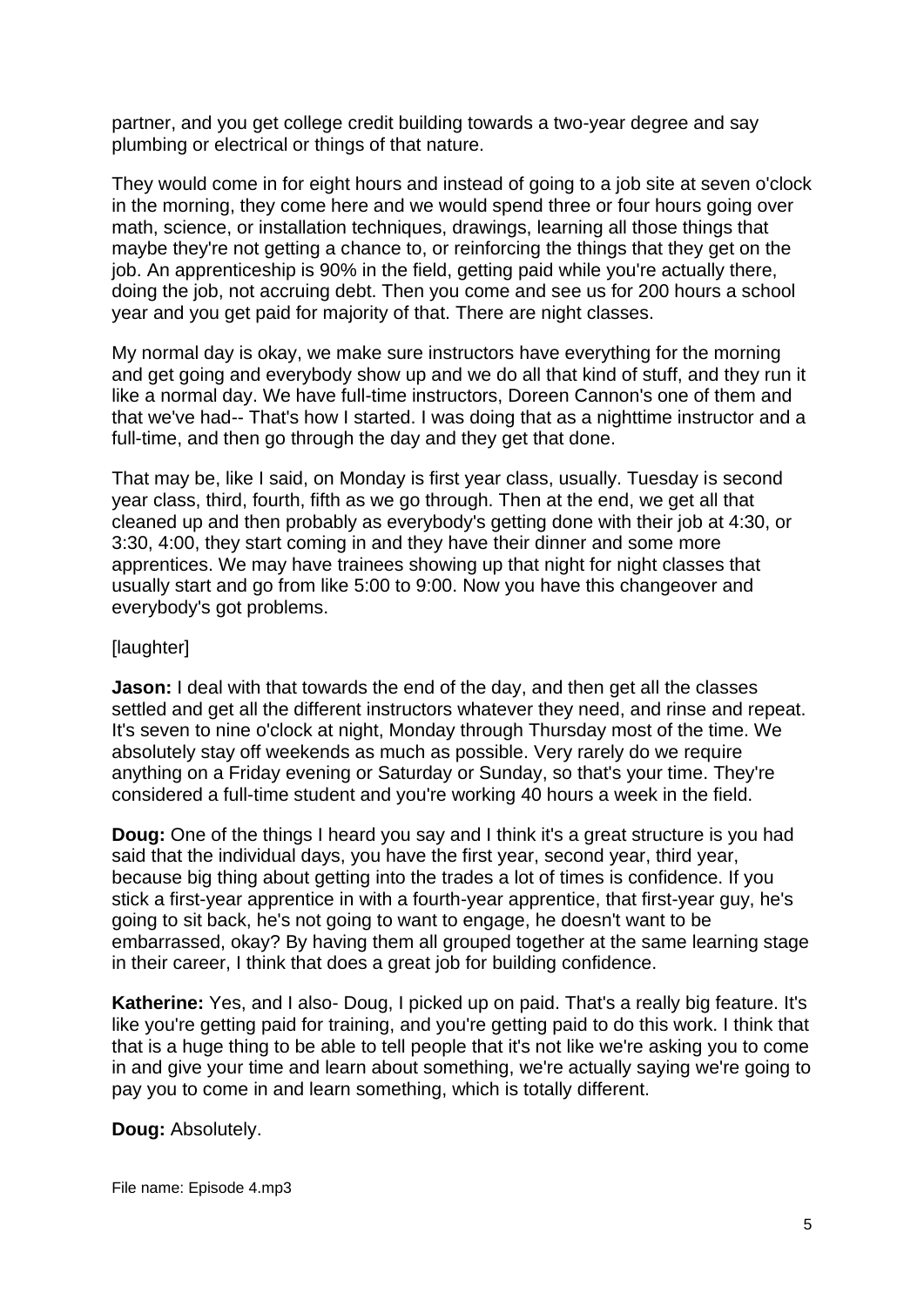**Jason:** The education is free. It's paid for. Like me as a member, I pay and I, myself, I work for the trust fund, which is oversaw by the contractors and the union. They sit at a table and they say, "Okay, this is the training we want. This is the trends we're seeing, this is how we want to do it, how many hours," and then they hire a guy like me to go ahead and administrate that and then we hire instructors to go ahead and train for those specific things. Every hour that somebody is working, they pay into this trust fund to pay for that apprentice to not have any costs for that school, not to incur debt, all that fun stuff. Then when they become the journey person, they pay into the fund, and they're paying for the next generation.

**Katherine:** Sure, absolutely.

**Jason:** It really works out well in that situation. You're debt-free, you're getting paid. At the end, you move on with life.

**Doug:** That's fantastic.

**Katherine:** I want to highlight on some of that Doreen talked about as well. One of our other guests, she talked about equal pay. Not only that, but there's equal pay for both men and women on the job, which I think is a really important thing to continue to highlight.

**Doug:** Yes, absolutely. Doreen, she did educate us on some challenges that are faced whenever the women do enter the trades. The support is there, conversation's always there. If you're treated as an equal, a lot of times you'll excel faster. If you're looked down upon for any reason whatsoever, the confidence goes down, I might not even want to come back, so I think that's fantastic how you guys have that team equality, the thought process.

**Jason:** Yes, and then the program that we're talking about is the Apprenticeship Program and it is registered with the State of Ohio Apprenticeship Council, it's regulated by the Department of Labor. It's in an actual agreement. When we just brought in 15 new apprentices in early October, we sat down and I had to explain, "All right, this is what your starting pay will be." Everybody's like, "Okay, that's good." I'm like, "Here's what it'll be six months from now. Here's what it'll be from a year." They're like, "What do you mean? I've never had a job where it's being spelled out that if I do A, B, C, and D, in six months' time I will get to this pay."

It's an actual contract and agreement that says, "We are going to provide this. If we're not providing this, you have the right to go ahead and say to the State of Ohio or the Department of Labor that, 'Hey, I'm not getting this.'" Then those problems are worked out if it happens. Then we're saying for you, "Yes, you're getting paid, it's free education, but we're going to require you to do these things and work these hours." Once they do that, they move up. Everybody seems a little shocked by that, but it's an actual signed agreement between that apprentice and the JATC or the apprenticeship program. They all work this way. It's all the same, it doesn't matter which trade you go into.

**Doug:** Now is the education that the students are getting at the union trade school, does that get them any kind of college type of degree also?

File name: Episode 4.mp3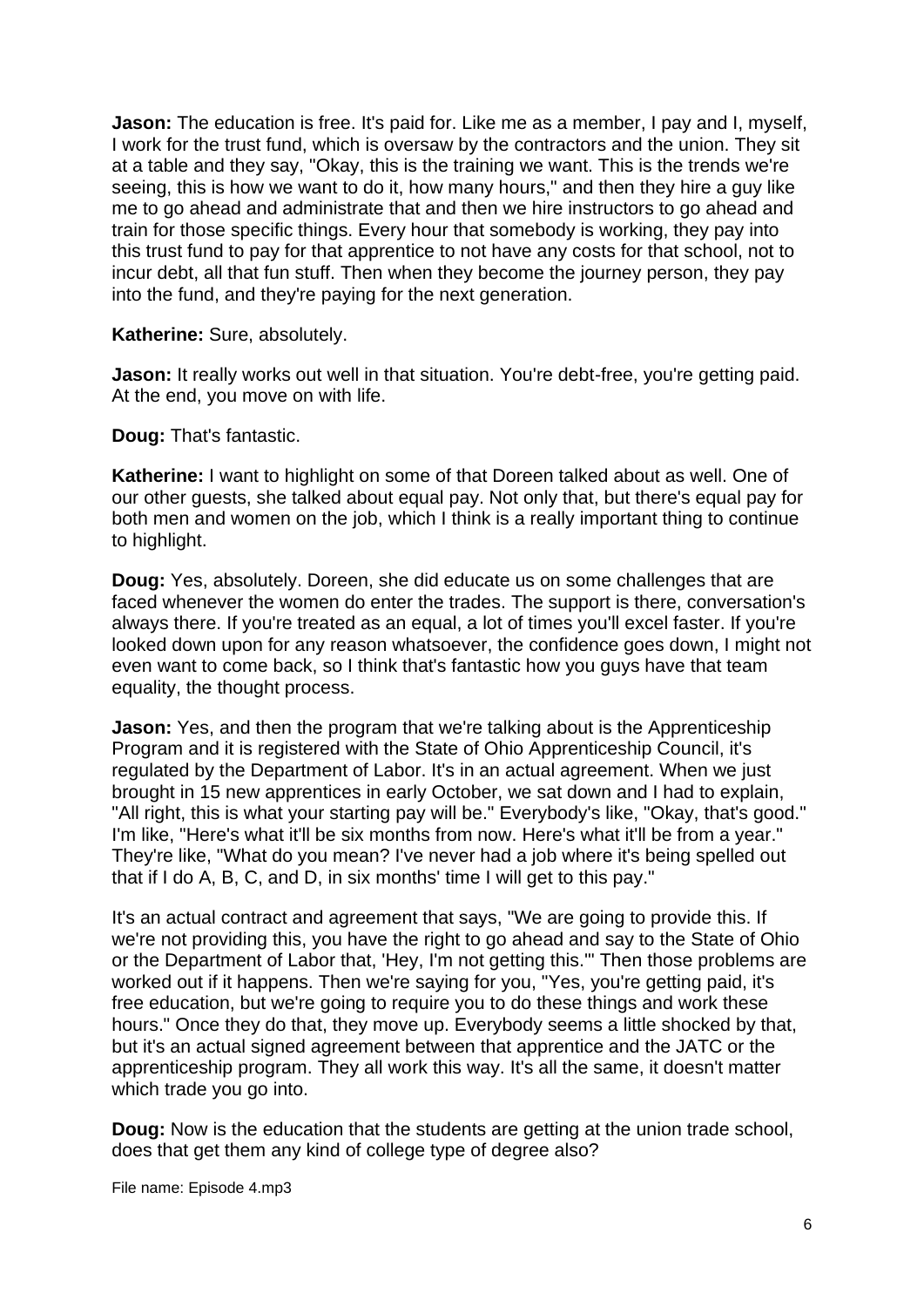**Jason:** Yes, and that gets into a little bit with the college thing. We are currently, and have been probably for 10 or 15 years now, in partnership with Tri-C Community College. What that does is that makes them a student at Tri-C, makes my training center an adjunct training facility through the college, and they get college credit for the stuff that they-

# **Katherine:** That's great.

**Jason:** -take. They end up getting, going through our program, probably close to 50- I can't remember the numbers so I don't want to lie- but I think it was around 50 credit hours, almost 10 to 12 credit hours a year to do this. It's considered full-time. We have older students now. When I say older, people that may have done a year or two of college or have college, or even people that had a career of 10 years in something else which is from a college degree and then just switch. They still have done it. They're making \$15, \$16 an hour to begin with, they may have other bills, family obligations, they can use that and defer their loans if they want because they're a full-time student-

# **Katherine:** Great point.

**Jason:** -through that. Then when they get to that point where they're making good money, or something in their life changes, now all of a sudden you're not a full-time student, but you're making \$38 an hour, it becomes a little easier to pay those debts back.

**Katherine:** Right, yes. Absolutely. Great point. I want to switch a little bit of the conversation about those who are considering a plumbing profession. You work with so many different people, individuals, students in different walks of life. Can you tell us what success typically looks like? In other words, what skills, what's personality traits that you find really work and translate well into the trades?

**Jason:** I would say this is probably not a surprise for anyone, but somebody that likes to work with their hands is usually somebody that excels in not just this career but any type of manual labor type idea. You have different stages. For my particular area, for plumbing and some of the other mechanical trades, there's a secondary component. You have to enjoy learning by doing, but you also have to have some more of the book part of things. There's a level of math you have to be able to get to and understand and comprehend. There's a level of understanding blueprint reading and mechanical reasoning.

If I do A, B is going to happen. If B happens, then C will. There's a little bit more thought process on those systems than, let's say, somebody has to have the math skills to be an apprentice and learn how to become a cement mason. There's square footage, there's all this stuff you have to do, there's manual, it's physical, but once everything is set, it's pretty much done. Whereas I may walk into your facility here and you may be calling me because you have a problem with your heating system, or I should say your water system. I have to understand this whole system, I have to be able to diagnose what's going on, where it's at, have the people skills, have everything else available to do this in order to just figure out what the problem is.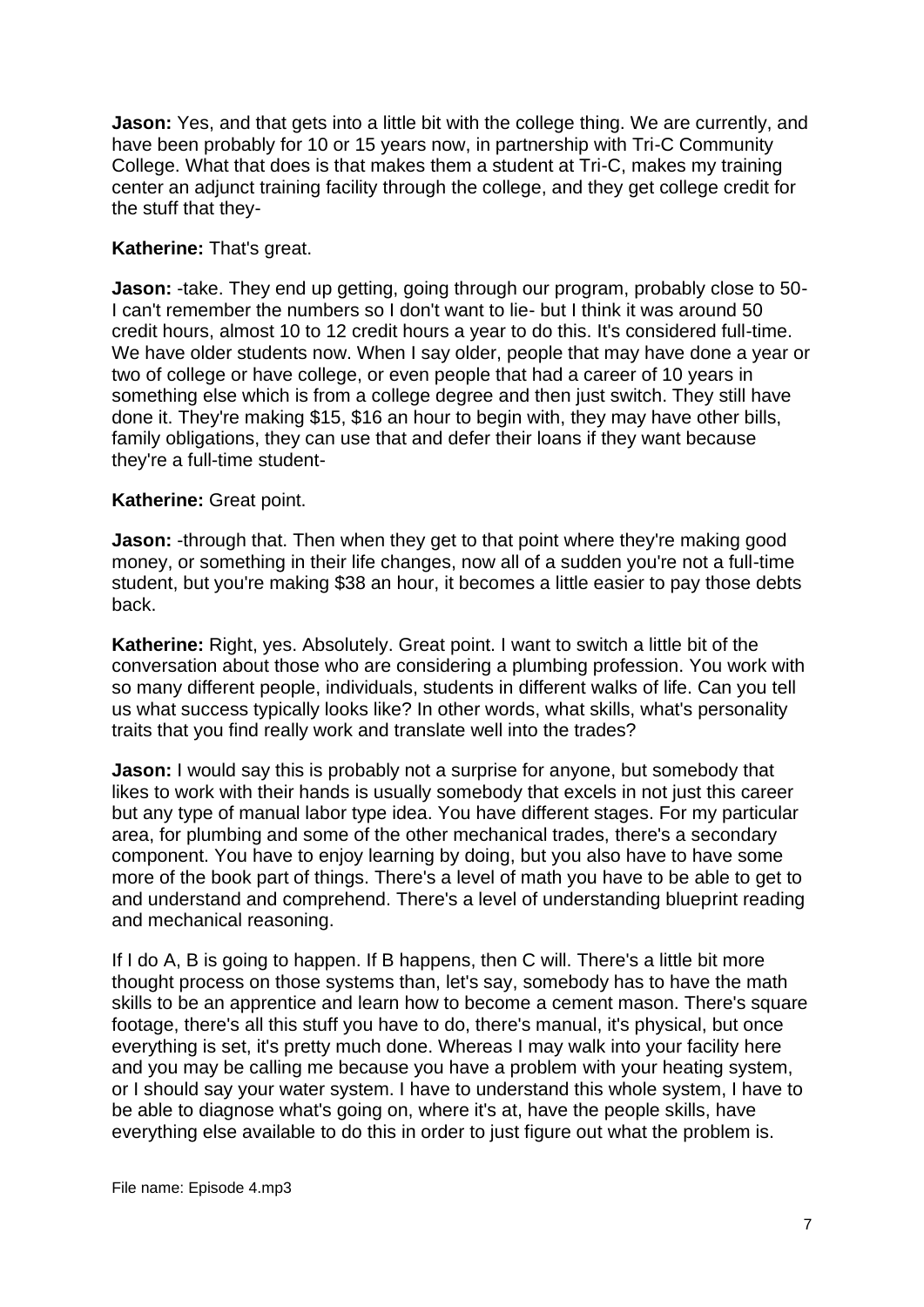# **Katherine:** Right.

**Jason:** Those type of people, where you can have both, where somebody let's just say is, more of a book-smart, somebody that is a hands-on learner and loves to just get in there and do it, somewhere in the middle, that person. If you can find people like that, they are the ones that become the leaders. They are the ones that really seem to excel.

**Katherine:** For those who want to get started, and even really so many high schoolers are often overwhelmed trying to say what they want to do with the rest of their lives, what advice would you give those interested in plumbing or even the trades?

**Jason:** I think everybody is struggled with this with the, let's just say, older industries and apprenticeships and building trades. I would say early industries is getting to that social media platform because none of us really do it but there is a ton of information out there. You find anything you want to learn how to do on YouTube. There's a ton of videos out there from these apprenticeship programs or these these unions and other resources, companies such as yourself that will put out little things about information and what it is. If you can get high school students to start looking at that, or you can get middle schoolers, maybe having projects on research what a plumber does.

Those are not the discussions that are going on. Anyway, I had mentioned before that we're in partnership with Tri-C Community College here. The thing that they've done is they've gotten into, I'm not sure middle school level yet, but high school level where they're doing college courses with their sophomores, juniors, seniors a lot of times. They've already gotten their thought process into that person's head and giving them college credit.

So, is the next step for somebody like me with an apprenticeship program is do I get a high school student program where they get credit and come in? Those are the discussions that we're starting to look at is using that model of while they've already been led down this path far enough, it's hard for me or anybody else to convince them not to go that path because that's what they've been led to say what it is. There's a lot of different great ideas going on. I'm not sure where things will end up being.

**Katherine:** No, I think it's great insight and I think there's a lot of things that all of us need to try to test and learn, see what's going to work, see what programs stick. I think the more brands, manufacturers, unions, plumbers are having the dialogue around the trades and showing the value and showing what you can gain for your life from it, talking about equal pay, talking about pay in training really will make an impact. It's about a lot of us getting our voices heard, and so that people can understand a little bit more.

**Doug:** You just mentioned, Katherine, you had said it's about trying different things. Jason, one of the questions I have for you is, are you set up in your training facilities to have someone of interest maybe want to try it out, maybe bring them in, let them participate in a couple of classes on a very low-level because logistics are always a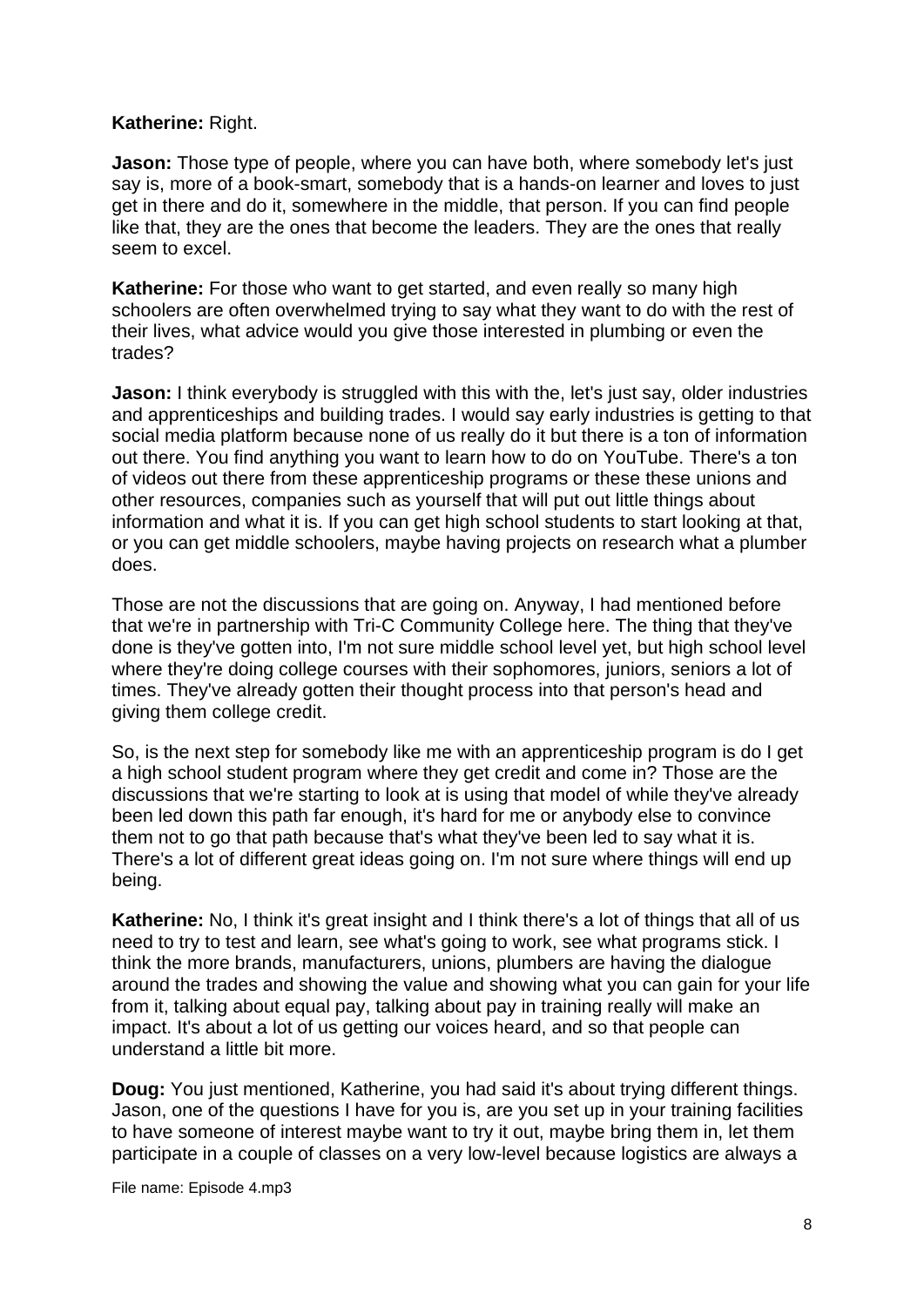big deal but have them do a little bit of experience and try it on because then they might say, "This really isn't me," or they might say, "You know what? Yes, this is what I want to do"?

**Jason:** Yes. I'm going to say my program officially participates in a lot of these types of programs. To say that we have it just for our program, no. The Greater Cleveland building trades and contractors associations are trying different things. This summer, there's Cleveland building trades, and Cleveland Builds which is a contractor and building trades organization for promotion had tried a new program and we housed it this first year at our training center where people were able to apply and they got interviewed like you would normally do for a job.

Then they came in and for four weeks, two nights a week so they would go to work and then at 5:00 to 9:00, they came down to the training center. It was the middle of the summer. Nobody wants to be there. It's beautiful out. Showing that dedication that this is something they wanted to do and they were run through projects and education. They spent two hours in the classroom learning some things and then two hours applying that. We did that for eight nights. We had them on lifts, we had them building forms, mixing concrete, all different things that you could try and do and the different trades showed up and taught them here's what it's like, here's what to expect. There are more and more of those types of programs going on.

**Doug:** That's great. That is absolutely great. Let me recap this then, Katherine. I could try something out and not commit to a four-year college. I can get paid while I'm learning, I get a free notebook, I can get training from the very basics to the high level which makes me prepared for journeymen, and all I got to do is call Jason. So, I need your number.

#### [laughter]

**Katherine:** We talked a little bit about those who are in middle school or in high school, but I also think that there is a market maybe for those who are apprentices or individuals in their late 20s, early 20s, or maybe they did like yourself. They went to college, got out of the four-year degree, and like, "This isn't what I thought it was going to be." What are some of the common reasons you think people are looking for that fresh start and that trades is a good solution for them to make that fresh start?

**Jason:** It really comes out of the individuals. I think I've been doing as far as training director, 12 years. I don't have numbers, I don't have stats, really, but just my feeling of the whole is it really does come down to the individual. We've had students come right out of high school 18 years of age apply, get in by 18, 19, and do extremely well. Then we've had ones that just were not ready for it where, "What do you mean I have to go to work every day?" or they don't want to do any more school work and just weren't mature enough or weren't in a position in their life where this mattered. Where I have a career, I'm going to be making X amount of money, and I'm going to be able to raise my family.

They just didn't have enough responsibility or maturity enough to do that. It really depends on that individual. Where we're finding more success and where we're getting more and more of the percentage of applicants and people coming in are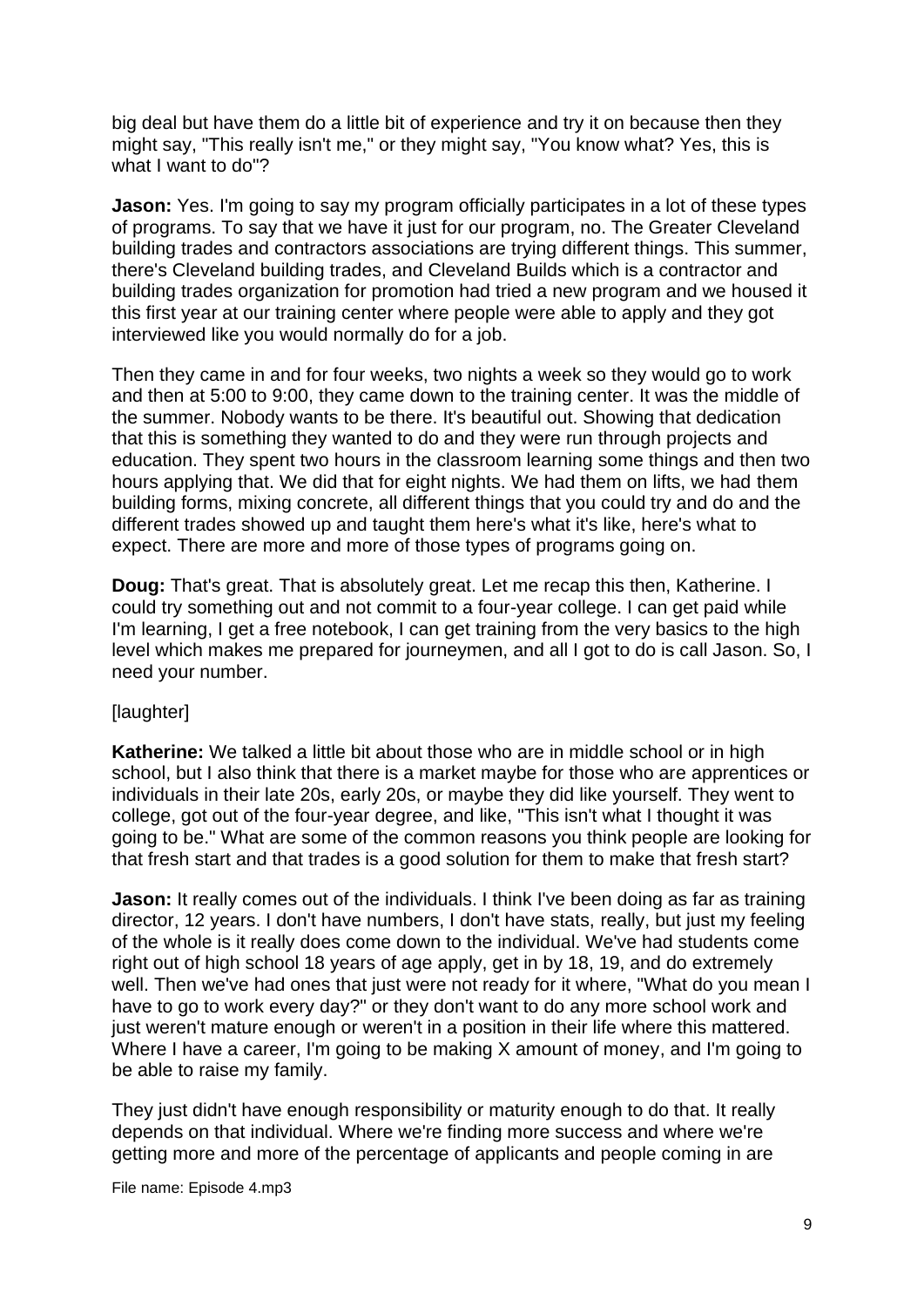your people that have spent a couple of years in college, are people that maybe have joined the workforce three, four, five years and realized, "I'm not going anywhere with this. I don't see an avenue to progress any further." They hear one of their friends or somebody like that talk about, "Well, why don't you try this or try and get into an apprenticeship program?" and things of that nature.

We're seeing probably mid-20s is what's coming up. People that have had college, have some debt, people that maybe have families already or financial responsibilities, which, it really, really takes away a lot of the problems. I'm not saying that this group that I'm talking about is perfect. It's all dependent on the individual, but majority of them have been around the block once or twice and realized, "Okay, I better make a go with this."

We're not looking for somebody to do the five-year program and then walk away and never. We're looking for you to be around for 30, 35 years to then keep working and live your life and do that but help then educate the next one. Individuals come and go in the program all the time and there is no real problem with that. We have people who would just say, "Listen, this is not what I expected," and it's like, "Hey, fine, no harm no foul." Then you have other ones that you try to bring them along, right?

# **Katherine:** Yes.

**Jason:** A lot of times, I say in my other part of the job you asked is a counselor a lot of times. Somebody needs to come in and just vent and tell me what their problems are and I'm like, "All right. What do we want to do about that?" "I'm good now, thanks." Then other ones that have serious problems or just haven't figured out what they want to do and it's like, well, there is a standard here and we have to treat everybody the same way as we were talking about the equality thing. If you can't do this or you don't want to do this, your choice will be made for you, that kind of situation.

# **Katherine:** Right. It's black and white.

**Jason:** I don't want to paint it as this rosy thing either. People come into the program and leave the program all the time. There's nothing wrong with that. They just weren't either ready for it or they realized it wasn't for them, but at the end of the day, probably 70% finish.

#### **Katherine:** Finish? That's a great statistic.

**Doug:** Yes, that is a great statistic. The other thing is too, you said some don't finish. Some figure out that's not what they want, but I still feel that those individuals, even though they're leaving the program, even though they're leaving the organization, they can still walk away and say, "Hey, you know what? I tried something different and I can scratch that off on an avenue I don't want to go on."

**Jason:** Or in some other cases, it becomes that they realize, "Okay, I'm not going to do this for the rest of my life," but they learn those couple of skills or pick up some things and it blossoms into something else into their life, which isn't uncommon to happen. I get it. Not everybody wants to be up at 5:30, 6:00 in the morning and go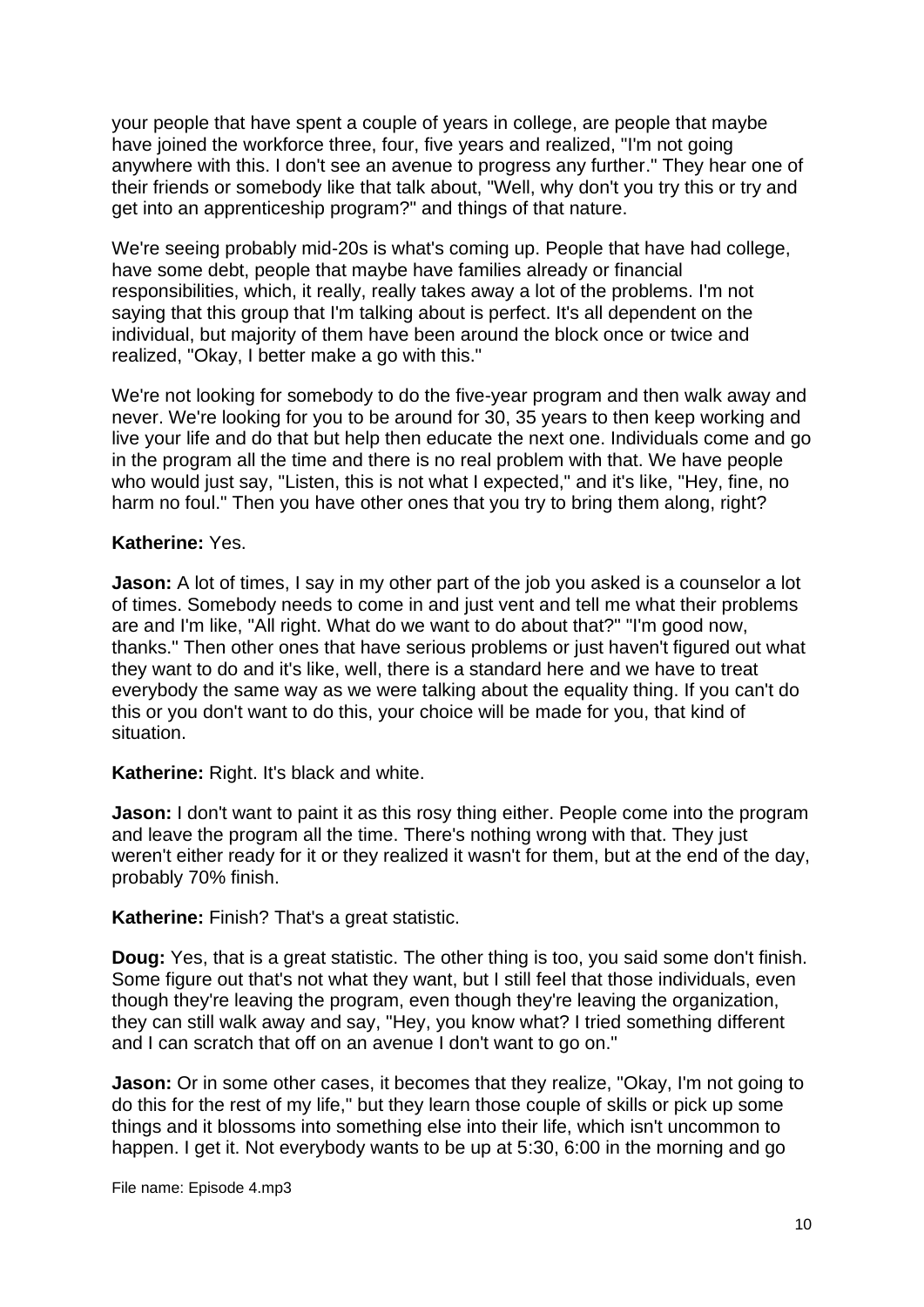outside when it's snowing and go to work and spend eight hours in the cold and then go home and try not to fall asleep during dinner. You know what I mean? I get it and it's not for everybody but with what you're doing here, there's a lot of different other careers to this.

It really starts with you getting your hands dirty, getting in there and figuring out, and then you realize, "Okay, I'm not going to do this for the rest of my life but there's an avenue over here I can take. I can become an inspector, I can become a teacher, I can go work for a manufacturer," because you have the experience you have with that. I always try to gauge it as, "Okay, you're an apprentice. Get through the apprenticeship, focus on it, and then the rest of the doors will open up when you're done. You're able to go through and do what you want to do."

**Katherine:** Sure. I'm sure that there's people too that would probably, as some people might say, "Oh, gosh. I can't imagine getting up at 5:00 and working outside when it's cold," and other people who look at someone who may be at an an office went, "Oh, my gosh. I can't imagine going in from 8:00 to 5:00, sitting at the desk, looking at a computer, and that's it." I can see both sides of it where some people like, "Oh, I need to do something tangible with my hands, and I like to be outside because the fresh air. I don't get to do all those things." I think that there's perspective on both sides.

**Jason:** Yes, absolutely. Then you had asked what's another characteristic, that's a big one. Somebody that wants a, "Okay, every week, I'm going to have a 40-hour paycheck, I'm going to be in a climate-controlled environment. I'm going to see the same people." That's not what this is. It's going to be different every day and you're going to be asked maybe to do three, four different things in one day, and then you're gone to the next shop. You may have to go to work at night at a hospital to do something at a surgical center and the next day you have to be back during the day. There's not a whole lot of, "I know what my day is going to look like."

**Katherine:** Exactly. I want to close on a couple last things, and want to talk a little about planting the seed. What are some of the unique ways you and your organization introduce to children, young adults, the plumbing profession? We talked a little bit about boy and girl scouts. Is there anything further you think this is a way that we can continue if we can focus here and continue to grow then we can plant that seed for the trades?

**Jason:** Yes. I guess there's different ways to look at it, but I come back to the idea of just entertaining new paths. Whenever we do the Boy Scout or Girl Scout thing, I'm not looking at those individuals, most of them are young, 13, 14 that are coming in as, "I expect you to be an apprentice," but I'm introducing them to what is an apprenticeship and this is how it works, and then we talk about what is plumbing, that kind of idea.

They're exposed to different concepts and ideas. I think more of that type of idea is what you're looking at. What the funny thing is, though, because we require a parent to be there or groups of parents to be there, none of them know about apprenticeships either. Almost every single one of them, I'd say 80% to 90% of them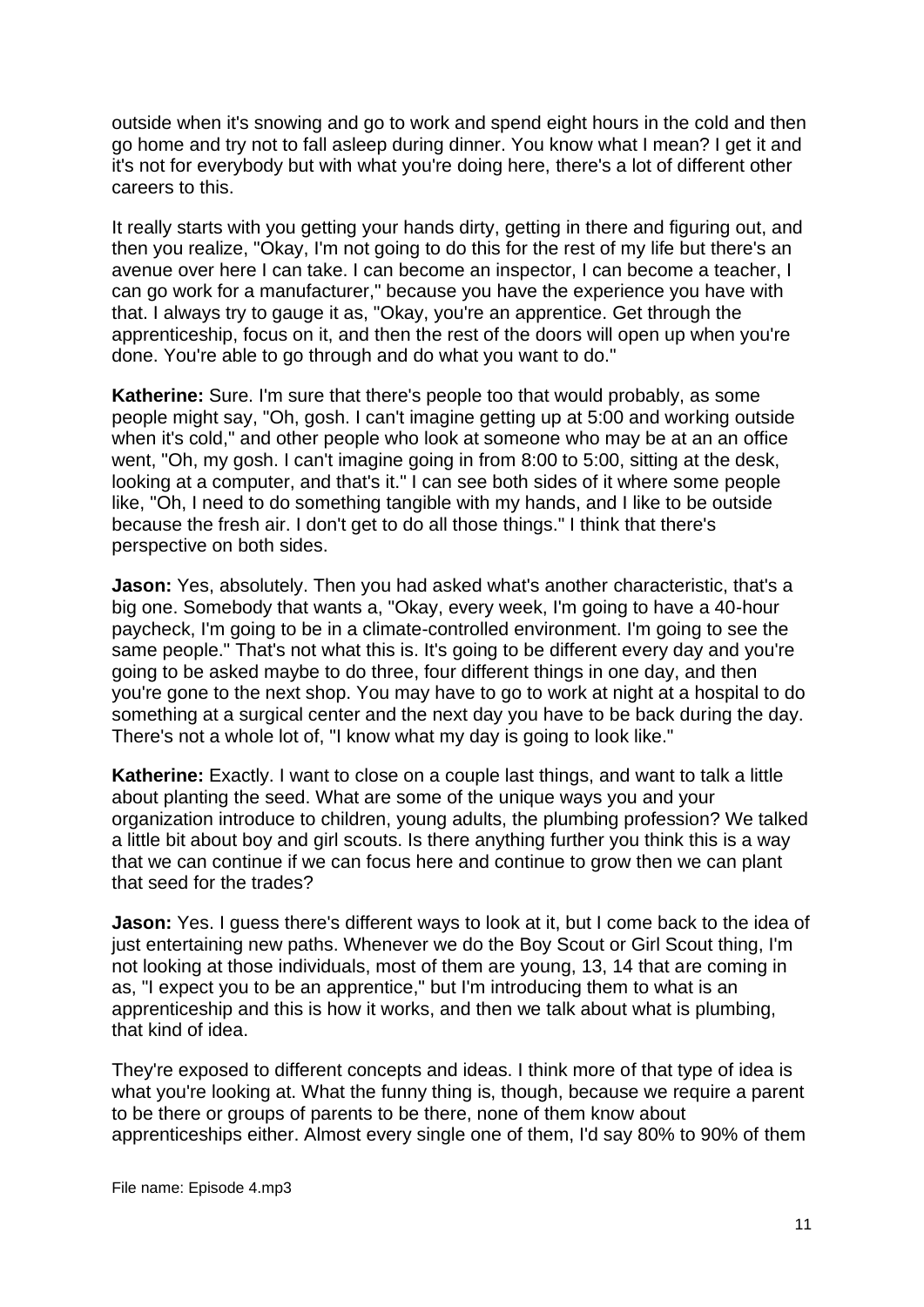are like, "I had no idea an apprenticeship was even around. Isn't it what they used to do in the old days?" You know what I mean?

# **Katherine:** Yes.

**Jason:** Touching them now because now they still have quidance to their children. I think it's always good to do stuff with the younger. They may remember it. They didn't have an apprenticeship but if you can get that adult, that parent, to actually engage with that and say, "Really? This is--"

# **Katherine:** An option.

**Jason:** The school, but then the associated parent organizations, such as that, Because who knows a kid better than the parent?

# **Katherine:** Absolutely.

**Jason:** They know who's going to work well in a college environment, who really likes to work with his hands, who's always outside, or things of that nature. I think the other thing I would like to start doing more and, I guess, PTAs or so around, things like that, having more of those discussions with the parents to say, "There are other options for your child once they get out of school."

**Katherine:** I think that's great. Doug, this keeps coming up every conversation. It's the student, it's the parents, and it's the guidance counselors. That is the threepronged approach where everyone from their different walks of life have come in and said, "We have to be able to talk to all three of those levels to be able to really give options, and talk about the trades, and get the point across that this is an opportunity for people.

**Doug:** Yes, absolutely. I agree. The more conversation you have with those who are closest to you, the more engaged you're going to want to feel about it. If it's a quick blip across the screen someplace, or you heard a small conversation somewhere, it's like, "Okay, whatever." If it's continuous conversation with those closest to you, I feel that's where the best results come from.

**Jason:** I would agree with it because most of the people that come into, say, our programs are not always necessarily family members. It's actually a low amount, actually. Usually, it's the old adage, "Don't do what I do. I laid bricks so you didn't have to lay them. Go to college."

# **Katherine:** Sure.

File name: Episode 4.mp3 **Jason:** You still have that sort of mentality, but you're having friends that are-- or an apprentice that's in there and saying, "Hey, let's try this. Let's try that." You're getting more of that kind of referral. I agree, it's definitely something that it has to come from them. You can listen to me or whoever you want, but it's just got to turn out to be those individuals, that right person at the right time saying the right thing, but the awareness was so low out there. Again, I'm not bashing education, but with the thought that everybody had to go to college, they got rid of the shop classes. They got rid of all these things that I was exposed to. It's a digital world. The kids aren't as